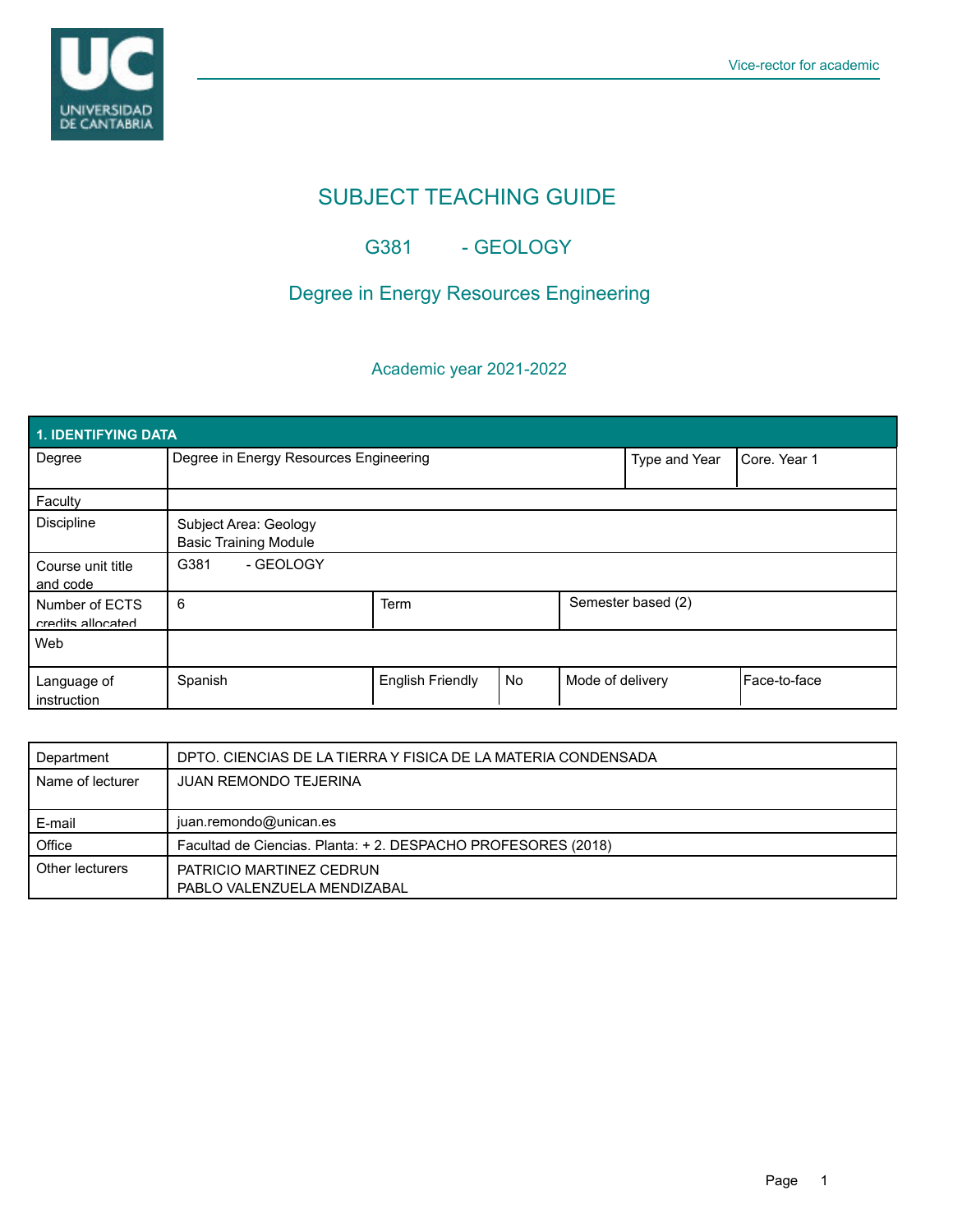

### **3.1 LEARNING OUTCOMES**

- To demonstrate knowledge and understanding in an area of study that is at the core of general secondary education , and is often at a level that, while supported by advanced textbooks, also includes some aspects that involve knowledge from the cutting edge of their field of study.

- To acquire general and specific competences, as well as basic and fundamental knowledge for students' training.

- To know, understand and be able to use basic knowledge in geology and geomorphology, applying that knowledge to solve engineering problems. To understand the influence of climate in the genesis and evolution of geological materials and landscape.

- To be able to understand and carry out basic geological studies and works.

- To know the methods and techniques for geological mapping.

#### **4. OBJECTIVES**

According to the general objectives, the Degree must include "geological investigation and prospecting, as well as mining of geological resources, including ground water". Therefore, the students need to acquire the basic knowledge necessary to understand the processes that affect both, the surface and interior of the Planet and the genesis of geological materials. Similarly, students need to be able to apply that knowledge to solve problems related to mining and civil engineering activities and to understand the subsequent environmental impacts.

On the other hand, it is also intended that students acquire the ability to relate and communicate with other professionals, in multi and interdisciplinary teams, in order to address the complex technical issues, which require multidisciplinary responses.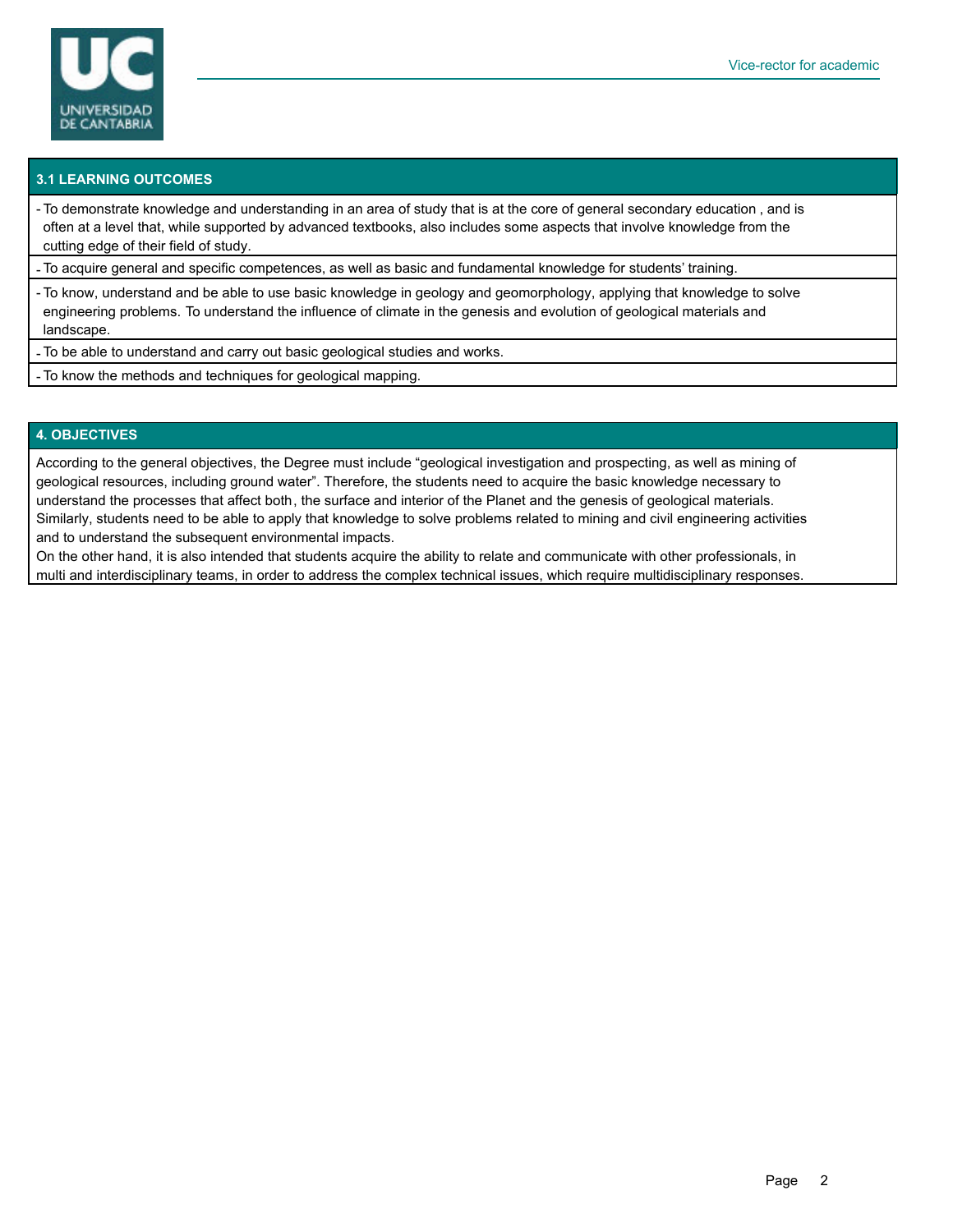

|                      | <b>6. COURSE ORGANIZATION</b>                                                                                                                                                                                                                                                                                                                                                                                                                                                                                                                                                               |  |  |  |  |  |
|----------------------|---------------------------------------------------------------------------------------------------------------------------------------------------------------------------------------------------------------------------------------------------------------------------------------------------------------------------------------------------------------------------------------------------------------------------------------------------------------------------------------------------------------------------------------------------------------------------------------------|--|--|--|--|--|
| <b>CONTENTS</b>      |                                                                                                                                                                                                                                                                                                                                                                                                                                                                                                                                                                                             |  |  |  |  |  |
| $\overline{1}$       | <b>GENERAL CONCEPTS</b>                                                                                                                                                                                                                                                                                                                                                                                                                                                                                                                                                                     |  |  |  |  |  |
| 1.1                  | T-1.- Geology: scope. Geological research. Science and scientific method in Geology. Geologic time scale and dating.<br>Geologic principles.                                                                                                                                                                                                                                                                                                                                                                                                                                                |  |  |  |  |  |
| 1.2                  | T-2.- The Earth: origin, composition and structure. Temporal evolution of the Earth. Earth's interior: structure.<br>Geodynamic processes. Earth magnetic field.                                                                                                                                                                                                                                                                                                                                                                                                                            |  |  |  |  |  |
| 1.3                  | T-3. Earth crust: materials and structure. Minerals; properties of minerals; mineral classification. Rocks and petrogenic<br>cycle; rock types. Rock bodies; intrusive bodies. Stratigraphic strata and discontinuities. Structural geology.<br>Stress-strain: folds and faults; types.                                                                                                                                                                                                                                                                                                     |  |  |  |  |  |
| $\vert$ <sub>2</sub> | GEOLOGICAL MAPPING AND PLATE TECTONICS                                                                                                                                                                                                                                                                                                                                                                                                                                                                                                                                                      |  |  |  |  |  |
| 2.1                  | T-4.- Geological maps; types and applications. Topographical maps used for geological mapping. Bedding strike and<br>dip. Representation of horizontal and tilted layers. Real and apparent thickness. Topographical profile and geological<br>cross sections. Geological maps: types, elements and symbology. Geological map elaboration and interpretation.<br>Application of Geographical Information Systems (GIS) to geological mapping.                                                                                                                                               |  |  |  |  |  |
| 2.2                  | T-5.- Plate tectonics, mountain formation, volcanos and earthquakes. Geodynamics, continental drift, paleomagnetism,<br>seafloor spreading, plate boundaries and types. Evolution of continents and oceans. Wilson's cycle. Mountain<br>formation. Volcanoes and igneus activity. Volcanic eruptions and types of expelled materials. Volcanic morphology,<br>types of volcanoes. Volcanic activity in Spain. Earthquakes. Seismology. Types on seismic waves. Scales of seismic<br>magnitude and intensity. Seismicity in Spain. Earthquake resistant regulations and engineering geology. |  |  |  |  |  |
| 3                    | GEODYNAMIC PROCESSES AND LANDFORMS                                                                                                                                                                                                                                                                                                                                                                                                                                                                                                                                                          |  |  |  |  |  |
| 3.1                  | T-6. Geomorphology. Landscape geometry and structure. Landscape evolution. Weathering and soils. Sediments.                                                                                                                                                                                                                                                                                                                                                                                                                                                                                 |  |  |  |  |  |
| 3.2                  | T-7.- Earth surface processes. Atmospheric circulation. Climatic zones and geomorphic environments. Humid<br>intertropical environments, arid, temperate, glacial and periglacial environments. Climatic change: magnitude, trends<br>and causes.                                                                                                                                                                                                                                                                                                                                           |  |  |  |  |  |
| 3.3                  | T-8.- Processes and landforms in cold and arid environments. Periglacial environments, processes, forms and<br>sediments. Glacial environments, processes, forms and sediments. Wind and arid environments, forms and<br>sediments. Engineering geology on arid and cold environments.                                                                                                                                                                                                                                                                                                      |  |  |  |  |  |
| 3.4                  | T-9.- Surface hydrologic processes. Hydrologic cycle. Hydrologic equation. Surface water and stream flow. Erosion<br>and sediment transport. Fluvial sediments. Drainage network and types of fluvial basins. Engineering geology on<br>Surface waters.                                                                                                                                                                                                                                                                                                                                     |  |  |  |  |  |
| 3.5                  | T-10.- Ground-water. Ground-water flow. Aquifers and aquicludes. Water table and piezometric surface. Karst. Surface<br>and underground karstic forms and deposits. Engineering geology on ground water and karst.                                                                                                                                                                                                                                                                                                                                                                          |  |  |  |  |  |
| 3.6                  | T-11.- Slope processes. Slope erosion and evolution. Stability and instability. Conditioning and triggering factors. Mass<br>movements: mechanisms and types. Engineering geology on natural and artificial slopes.                                                                                                                                                                                                                                                                                                                                                                         |  |  |  |  |  |
| 3.7                  | T-12.- Coastal dynamics. Coastal processes. Types of coasts. Erosive and depositional forms. Engineering geology on<br>coastal areas.                                                                                                                                                                                                                                                                                                                                                                                                                                                       |  |  |  |  |  |
| 3.8                  | T-13.- Geodynamics and landscape morphology. Structural and lithological landforms.                                                                                                                                                                                                                                                                                                                                                                                                                                                                                                         |  |  |  |  |  |
| 3.9                  | T-14.- Geology of Spain and Cantabria. Geological setting of the Iberian Peninsula. Iberian Peninsula and plate<br>tectonics. The main geological units in the Iberian Peninsula. Geological synthesis of Cantabria. Stratigraphic<br>succession in Cantabria. Tectonics in Cantabria, principal geological structures. Geological resources in Cantabria.                                                                                                                                                                                                                                  |  |  |  |  |  |
| 3.10                 | T-15.- Geology and Engineering geology. The terrain in Spanish and European engineering regulations. Engineering<br>geology methods and techniques. Geological factors and their influence on engineering. Geologic data for engineering<br>projects. Engineering geology maps.                                                                                                                                                                                                                                                                                                             |  |  |  |  |  |
| 4                    | Mentoring and evaluation                                                                                                                                                                                                                                                                                                                                                                                                                                                                                                                                                                    |  |  |  |  |  |